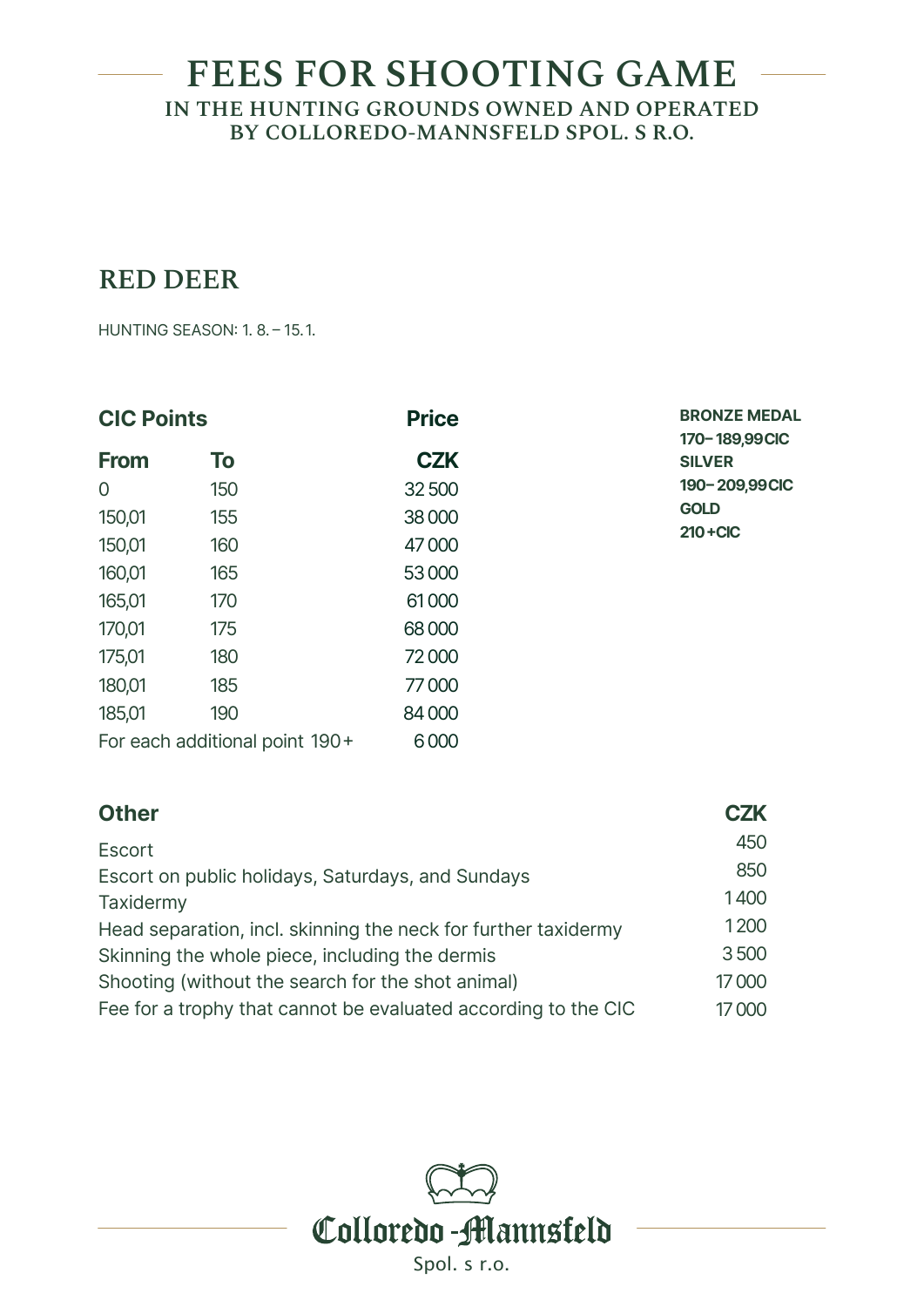## **EUROPEAN FALLOW DEER**

HUNTING SEASON: 16.8. – 31. 12.

| <b>CIC Points</b> |                                | <b>Price</b> |
|-------------------|--------------------------------|--------------|
| <b>From</b>       | To                             | <b>CZK</b>   |
| 0                 | 120                            | 16 000       |
| 120,01            | 125                            | 17000        |
| 125,01            | 130                            | 18000        |
| 130,01            | 135                            | 20500        |
| 135,01            | 140                            | 22000        |
| 140,01            | 145                            | 27000        |
| 145,01            | 150                            | 30500        |
| 150,01            | 155                            | 33500        |
| 155,01            | 160                            | 36000        |
| 160,01            | 165                            | 38000        |
| 165,01            | 170                            | 40 000       |
| 170,01            | 175                            | 41000        |
|                   | For each additional point 175+ | 2500         |

**BRONZE MEDAL 160– 169,99CIC SILVER 170– 179,99CIC GOLD 180+CIC**

| <b>Other</b>                                                   | <b>CZK</b> |
|----------------------------------------------------------------|------------|
| Escort                                                         | 450        |
| Escort on public holidays, Saturdays, and Sundays              | 850        |
| Taxidermy                                                      | 1400       |
| Head separation, incl. skinning the neck for further taxidermy | 1200       |
| Skinning the whole piece, including the dermis                 | 3500       |
| Shooting (without the search for the shot animal)              | 16 000     |
| Fee for a trophy that cannot be evaluated according to the CIC | 16000      |

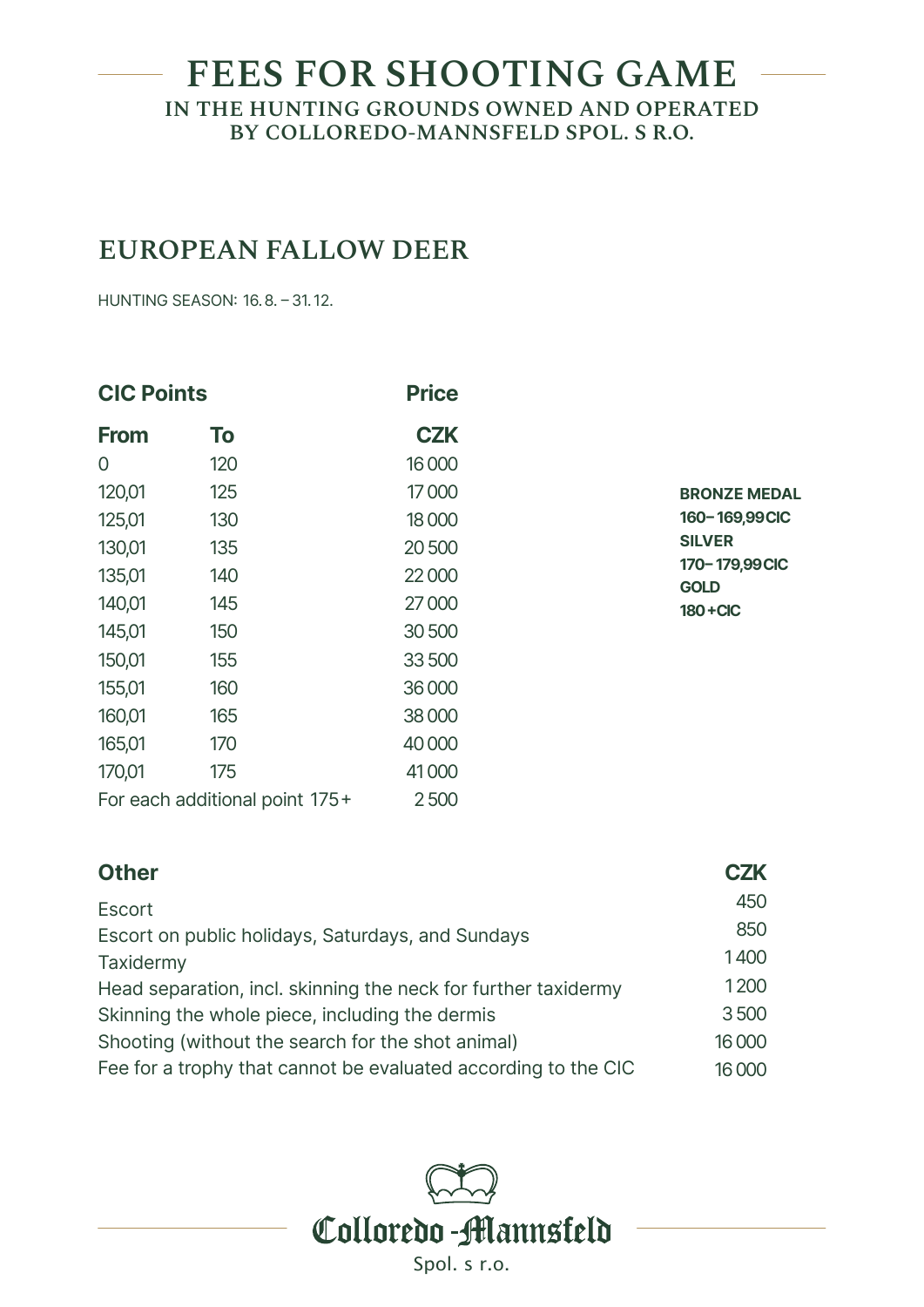# **MOUFLON**

HUNTING SEASON: 1. 8. – 31.12.

| <b>CIC Points</b>              |     | <b>Price</b> | <b>BRONZE MEDAL</b><br>185-194,99CIC |  |
|--------------------------------|-----|--------------|--------------------------------------|--|
| <b>From</b>                    | To  | <b>CZK</b>   | <b>SILVER</b>                        |  |
| 0                              | 175 | 13 000       | 195-204,99CIC                        |  |
| 170,01                         | 175 | 15 000       | <b>GOLD</b><br>$205 + CIC$           |  |
| 175,01                         | 180 | 19500        |                                      |  |
| 180,01                         | 185 | 22500        |                                      |  |
| 185,01                         | 190 | 26 500       |                                      |  |
| 190,01                         | 195 | 35 000       |                                      |  |
| 195,01                         | 200 | 42000        |                                      |  |
| For each additional point 200+ |     | 3000         |                                      |  |

| <b>Other</b>                                                   | <b>CZK</b> |
|----------------------------------------------------------------|------------|
| Escort                                                         | 450        |
| Escort on public holidays, Saturdays, and Sundays              | 850        |
| Taxidermy                                                      | 1200       |
| Head separation, incl. skinning the neck for further taxidermy | 1200       |
| Skinning the whole piece, including the dermis                 | 3500       |
| Shooting (without the search for the shot animal)              | 13500      |
| Fee for a trophy that cannot be evaluated according to the CIC | 7500       |

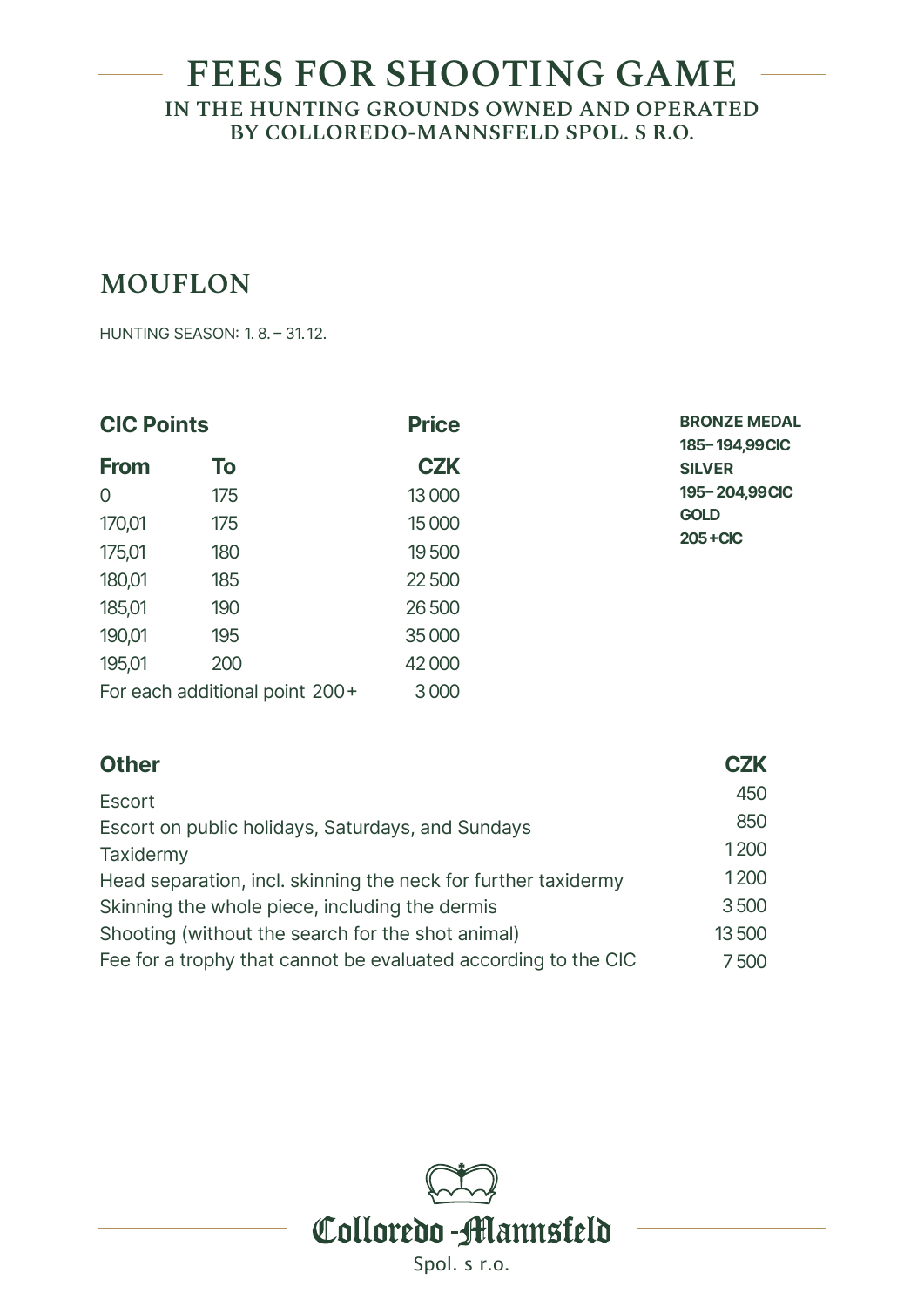# **ROE DEER**

HUNTING SEASON: 16.5. – 30.9.

| <b>CIC Points</b>              |     | <b>Price</b> | <b>BRONZE MEDAL</b><br>105-114,99CIC |
|--------------------------------|-----|--------------|--------------------------------------|
| <b>From</b>                    | To  | <b>CZK</b>   | <b>SILVER</b>                        |
| $\overline{0}$                 | 60  | 4500         | 115-129,99CIC                        |
| 60,01                          | 70  | 5500         | <b>GOLD</b>                          |
| 70,01                          | 80  | 6500         | $130 + CIC$                          |
| 80,01                          | 85  | 8000         |                                      |
| 85,01                          | 90  | 9500         |                                      |
| 90,01                          | 100 | 11000        |                                      |
| 100,01                         | 105 | 14 000       |                                      |
| For each additional point 105+ |     | 2 3 0 0      |                                      |

| <b>Other</b>                                                   | <b>CZK</b> |
|----------------------------------------------------------------|------------|
| Escort                                                         | 450        |
| Escort on public holidays, Saturdays, and Sundays              | 850        |
| Taxidermy                                                      | 1400       |
| Head separation, incl. skinning the neck for further taxidermy | 1200       |
| Skinning the whole piece, including the dermis                 | 2000       |
| Shooting (without the search for the shot animal)              | 5000       |
| Fee for a trophy that cannot be evaluated according to the CIC | 4500       |

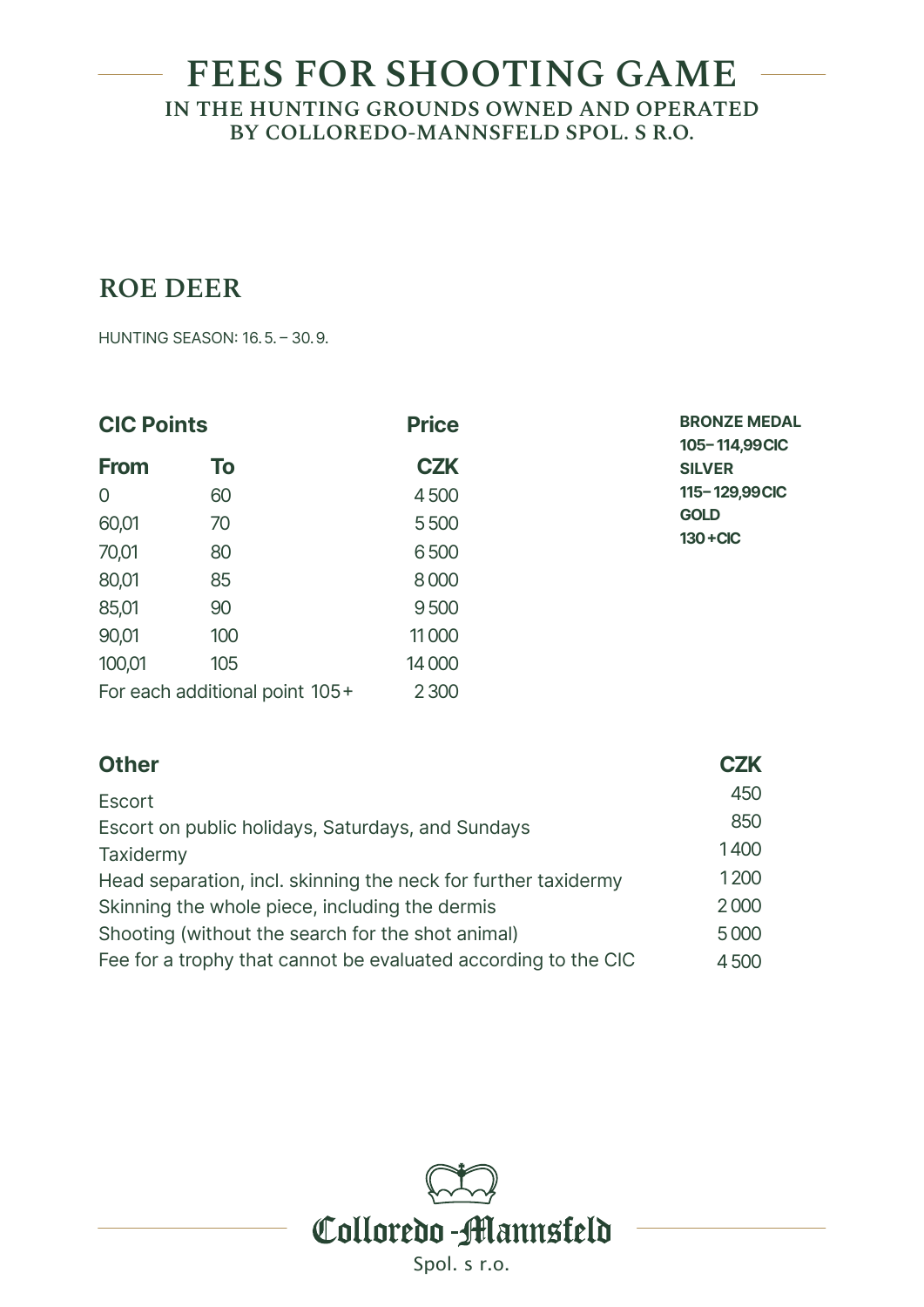## **WHITE-TAILED DEER**

HUNTING SEASON: 1. 9. – 31.12.

| <b>CIC Points</b>              |     | <b>Price</b> | <b>BRONZE MEDAL</b><br>260-279,99CIC |
|--------------------------------|-----|--------------|--------------------------------------|
| <b>From</b>                    | To  | <b>CZK</b>   | <b>SILVER</b>                        |
| $\Omega$                       | 200 | 67000        | 280-299,99CIC                        |
| 200,01                         | 210 | 72000        | <b>GOLD</b><br>300+CIC               |
| 210,01                         | 220 | 77000        |                                      |
| 220,01                         | 230 | 84 000       |                                      |
| 230,01                         | 240 | 93 000       |                                      |
| 240,01                         | 250 | 100 000      |                                      |
| 250,01                         | 260 | 110 000      |                                      |
| For each additional point 206+ |     | 3500         |                                      |

| <b>Other</b>                                                   | <b>CZK</b> |
|----------------------------------------------------------------|------------|
| Escort                                                         | 650        |
| Escort on public holidays, Saturdays, and Sundays              | 1200       |
| Taxidermy                                                      | 1400       |
| Head separation, incl. skinning the neck for further taxidermy | 1500       |
| Skinning the whole piece, including the dermis                 | 4000       |
| Shooting (without the search for the shot animal)              | 50 000     |
| Fee for a trophy that cannot be evaluated according to the CIC | 67000      |
|                                                                |            |